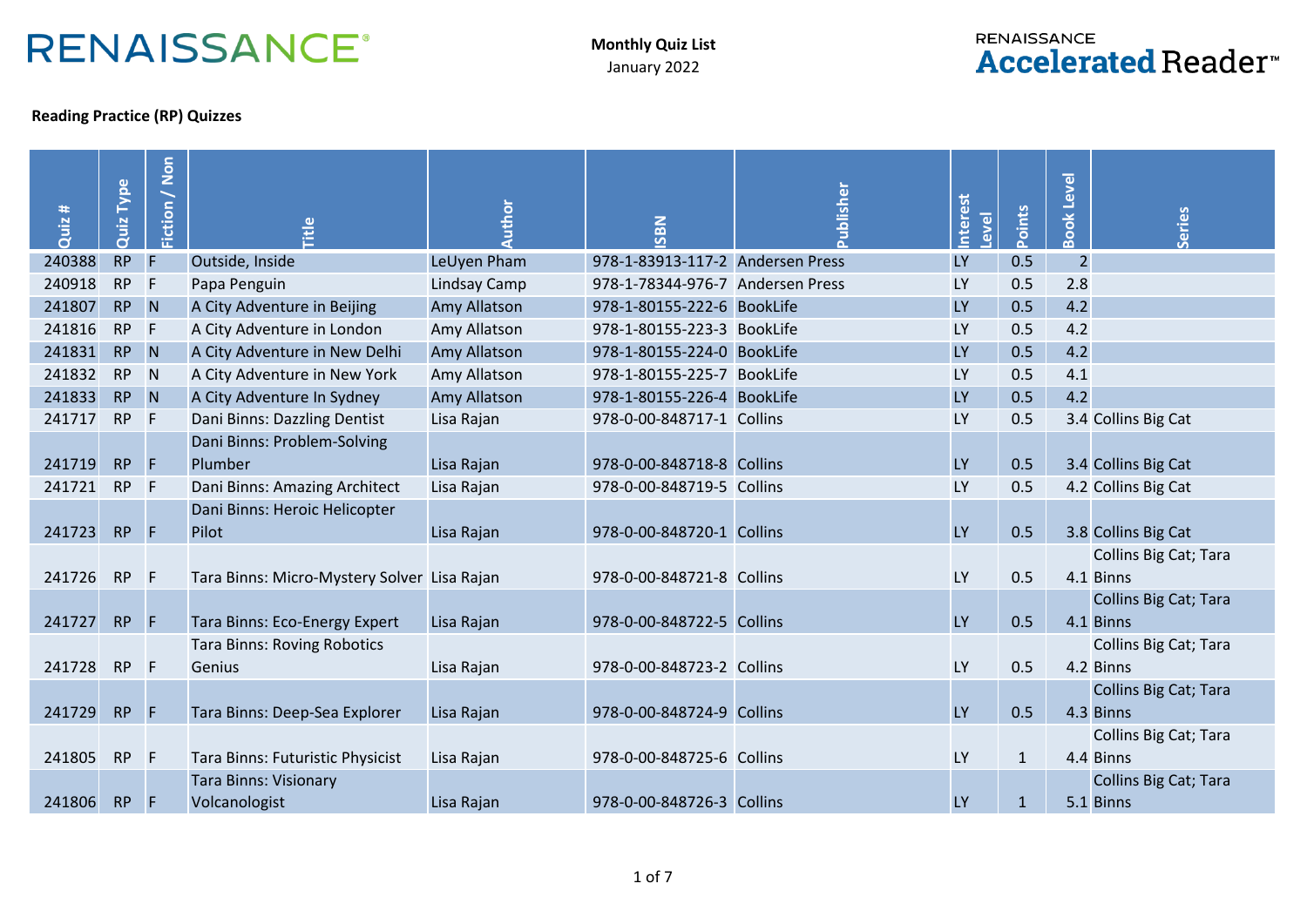| 241830 | <b>RP</b> | - F            | The One and Only Dylan St. Claire Kamen Edwards |                          | 978-1-984893-47-5 Doubleday            |                                               | <b>LY</b> | 0.5            | 3.3            |                              |
|--------|-----------|----------------|-------------------------------------------------|--------------------------|----------------------------------------|-----------------------------------------------|-----------|----------------|----------------|------------------------------|
|        |           |                | The Naughtiest Unicorn at Sports                |                          |                                        |                                               |           |                |                |                              |
| 240813 | <b>RP</b> | $\overline{F}$ | Day                                             | Pip Bird                 |                                        | 978-1-4052-9479-9 Egmont Children's Books Ltd | <b>LY</b> | $\overline{2}$ |                | 5 Naughtiest Unicorn         |
|        |           |                | Bloom: A Story of Fashion                       |                          |                                        |                                               |           |                |                |                              |
| 241748 | <b>RP</b> | N              | Designer Elsa Schiaparelli                      | Kyo Maclear              | 978-0-06-244761-6 Harper               |                                               | <b>LY</b> | 0.5            | 3.3            |                              |
| 241711 | <b>RP</b> | F              | <b>Evie's Christmas Wishes</b>                  | Siobhán Parkinson        | 978-1-912417-79-7 Little Island        |                                               | LY        | 0.5            | 2.4            |                              |
| 240998 | <b>RP</b> | F              | I'm Sorry!                                      | <b>Barry Timms</b>       | 978-1-78881-588-8 Little Tiger Press   |                                               | LY        | 0.5            | 3.4            |                              |
| 240818 | <b>RP</b> | <b>F</b>       | The Mag-spies                                   | Jenny Jinks              |                                        | 978-1-84886-719-2 Maverick Arts Publishing    | <b>LY</b> | 0.5            |                | 3.3 Maverick Early Readers   |
| 241360 | <b>RP</b> | F              | <b>Big Foot</b>                                 | <b>Heather Pindar</b>    |                                        | 978-1-84886-716-1 Maverick Arts Publishing    | <b>LY</b> | 0.5            |                | 3.2 Maverick Early Readers   |
| 241409 | <b>RP</b> | F              | <b>Slow Doris</b>                               | <b>Steve Howson</b>      |                                        | 978-1-84886-720-8 Maverick Arts Publishing    | <b>LY</b> | 0.5            |                | 3.2 Maverick Early Readers   |
| 241462 | <b>RP</b> | F              | The Cow's Bottom                                | <b>Katie Dale</b>        |                                        | 978-1-84886-717-8 Maverick Arts Publishing    | LY        | 0.5            |                | 3.2 Maverick Early Readers   |
| 241484 | <b>RP</b> | E              | The Fortress of Fear                            | <b>Elizabeth Dale</b>    |                                        | 978-1-84886-718-5 Maverick Arts Publishing    | LY        | 0.5            |                | 3.1 Maverick Early Readers   |
| 241680 | <b>RP</b> | F              | Washing-up Will                                 | Jenny Moore              |                                        | 978-1-84886-722-2 Maverick Arts Publishing    | LY        | 0.5            |                | 3.2 Maverick Early Readers   |
| 241862 | <b>RP</b> | F              | <b>Nature Trail</b>                             | Benjamin Zephaniah       | 978-1-4083-6125-2 Orchard Books        |                                               | <b>LY</b> | 0.5            | 2.9            |                              |
| 240847 | <b>RP</b> | F              | Little Glow                                     | Katie Sahota             | 978-1-913339-34-0 Owlet Press          |                                               | LY        | 0.5            | 4.6            |                              |
|        |           |                |                                                 | Monika Singh             |                                        |                                               |           |                |                |                              |
| 240852 | <b>RP</b> | F              | <b>Sunflower Sisters</b>                        | Gangotra                 | 978-1-913339-17-3 Owlet Press          |                                               | <b>LY</b> | 0.5            | 3.5            |                              |
|        |           |                |                                                 |                          |                                        |                                               |           |                |                |                              |
| 241345 | <b>RP</b> | -F             | The Great Raspberry Mix-Up                      | <b>Harriet Whitehorn</b> |                                        | 978-0-19-277201-5 Oxford University Press     | LY        | $\mathbf{1}$   |                | 5.2 Freddie's Amazing Bakery |
|        |           |                | Isadora Moon Goes on a School                   |                          |                                        |                                               |           |                |                |                              |
| 241965 | <b>RP</b> | F              | Trip                                            | <b>Harriet Muncaster</b> |                                        | 978-0-19-275853-8 Oxford University Press     | LY        | $\mathbf{1}$   |                | 3.9 Isadora Moon             |
| 241966 | <b>RP</b> | F              | Isadora Moon Goes to the Fair                   | <b>Harriet Muncaster</b> |                                        | 978-0-19-276710-3 Oxford University Press     | LY        | $\mathbf{1}$   |                | 4.2 Isadora Moon             |
| 241967 | <b>RP</b> | F              | Isadora Moon Has a Sleepover                    | <b>Harriet Muncaster</b> |                                        | 978-0-19-276711-0 Oxford University Press     | LY        | $\mathbf{1}$   |                | 4.1 Isadora Moon             |
| 241968 | <b>RP</b> | F              | Kitty and the Moonlight Rescue                  | Paula Harrison           |                                        | 978-0-19-277165-0 Oxford University Press     | LY        | $\mathbf{1}$   |                | 4 Kitty                      |
|        |           |                | Kitty and the Sky Garden                        |                          |                                        |                                               |           |                |                |                              |
| 241969 | <b>RP</b> | F              | Adventure                                       | Paula Harrison           |                                        | 978-0-19-277167-4 Oxford University Press     | <b>LY</b> | $\mathbf{1}$   |                | 4.6 Kitty                    |
| 241970 | <b>RP</b> | F              | Kitty and the Tiger Treasure                    | Paula Harrison           |                                        | 978-0-19-277166-7 Oxford University Press     | LY        | $\mathbf{1}$   |                | 4.3 Kitty                    |
| 241974 | <b>RP</b> | F              | <b>Hotel Flamingo</b>                           | <b>Alex Milway</b>       | 978-1-84812-775-3 Piccadilly Press Ltd |                                               | LY        | $\overline{2}$ |                | 4.7 Hotel Flamingo           |
| 241881 | <b>RP</b> | N              | The GayBCs                                      | M.L. Webb                | 978-1-68369-162-4 Quirk Books          |                                               | LY        | 0.5            | $\overline{3}$ |                              |
|        |           |                |                                                 |                          |                                        |                                               |           |                |                | <b>Customs Around the</b>    |
| 241776 | <b>RP</b> | N              | Homes Around the World                          | <b>Wil Mara</b>          | 978-1-398-20264-1 Raintree             |                                               | LY        | 0.5            |                | 3.1 World                    |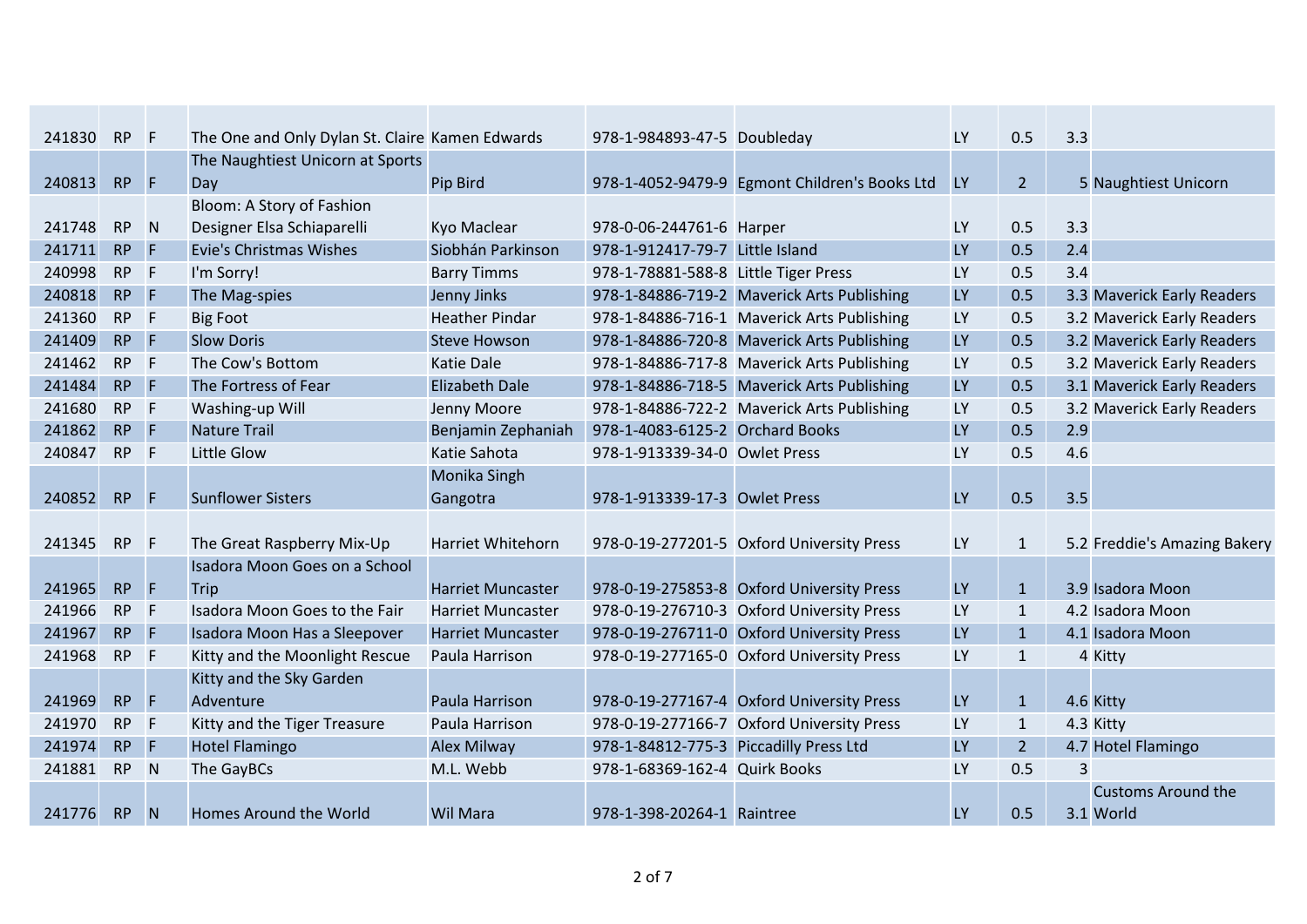|        |           |                |                                   |                         |                                    |                                               |           |                         |     | <b>Customs Around the</b> |
|--------|-----------|----------------|-----------------------------------|-------------------------|------------------------------------|-----------------------------------------------|-----------|-------------------------|-----|---------------------------|
| 241777 | <b>RP</b> | F              | <b>Schools Around the World</b>   | <b>Mary Meinking</b>    | 978-1-398-20266-5 Raintree         |                                               | <b>LY</b> | 0.5                     |     | 3 World                   |
|        |           |                |                                   |                         |                                    |                                               |           |                         |     | <b>Customs Around the</b> |
| 241778 | RP        | N              | Shopping Around the World         | <b>Wil Mara</b>         | 978-1-398-20268-9 Raintree         |                                               | LY        | 0.5                     |     | 3.2 World                 |
|        |           |                |                                   |                         |                                    |                                               |           |                         |     | <b>Customs Around the</b> |
| 241779 | <b>RP</b> | N              | <b>Transport Around the World</b> | Lindsay Shaffer         | 978-1-398-20270-2 Raintree         |                                               | LY        | 0.5                     |     | 3.1 World                 |
| 234331 | <b>RP</b> | N              | <b>Bottlenose Dolphins</b>        | Kathryn Clay            | 978-1-4747-6151-2 Raintree         |                                               | LY        | 0.5                     |     | 1 Mammals in the Wild     |
| 241802 | <b>RP</b> | N              | Your Passport to Sri Lanka        | Nancy Dickmann          | 978-1-398-21514-6 Raintree         |                                               | LY        | 0.5                     |     | 4.3 World Passport        |
| 241850 | <b>RP</b> | F              | <b>Shark and Bot</b>              | <b>Brian Yanish</b>     | 978-0-593-17335-0 Random House     |                                               | LY        | 0.5                     | 2.5 |                           |
|        |           |                | Daisy and the Trouble with        |                         |                                    |                                               |           |                         |     |                           |
| 241064 | <b>RP</b> | F              | <b>Nature</b>                     | Kes Gray                | 978-1-78295-771-3 Red Fox          |                                               | LY        | $\overline{2}$          |     | 4.6 Daisy                 |
| 241839 | <b>RP</b> | $\overline{F}$ | <b>Agent Moose</b>                | Mo O'Hara               |                                    | 978-0-7023-1439-1 Scholastic Children's Books | LY        | $\mathbf{1}$            | 3   |                           |
|        |           |                | Supertato: Night of the Living    |                         |                                    |                                               |           |                         |     |                           |
| 241848 | RP        | $-F$           | Veg                               | Sue Hendra              |                                    | 978-1-4711-8923-4 Simon & Schuster Children's | <b>LY</b> | 0.5                     |     | 3 Supertato               |
|        |           |                | The Princess in Black and the     |                         |                                    |                                               |           |                         |     |                           |
| 241870 | <b>RP</b> | Æ              | <b>Giant Problem</b>              | <b>Shannon Hale</b>     | 978-1-4063-9669-0 Walker Books     |                                               | <b>LY</b> | 0.5                     |     | 3.5 Princess in Black     |
| 240907 | <b>RP</b> | $-F$           | Can Bears Ski?                    | <b>Raymond Antrobus</b> | 978-1-4063-8262-4 Walker Books     |                                               | LY        | 0.5                     | 2.4 |                           |
| 241007 | <b>RP</b> | $-$ F          | Maybe                             | <b>Chris Haughton</b>   | 978-1-4063-8552-6 Walker Books     |                                               | <b>LY</b> | 0.5                     | 1.4 |                           |
| 241222 | <b>RP</b> | $\mathsf{F}$   | Ella's Night Lights               | <b>Lucy Fleming</b>     | 978-1-4063-9469-6 Walker Books     |                                               | LY        | 0.5                     | 4.2 |                           |
| 240676 | <b>RP</b> | $\overline{F}$ | A Scientist Like Me               | Dr Shini Somara         | 978-1-5263-6202-5 Wren & Rook      |                                               | LY        | 0.5                     | 3.9 |                           |
| 241827 | <b>RP</b> | $-F$           | How to Become a Planet            | Nicole Melleby          | 978-1-64375-036-1 Algonquin        |                                               | <b>MY</b> | $\bf 8$                 | 4.9 |                           |
| 241828 | <b>RP</b> | F              | Saint Ivy: Kind At All Costs      | Laurie Morrison         | 978-1-4197-4125-8 Amulet Books     |                                               | <b>MY</b> | $9$                     | 4.9 |                           |
| 240821 | <b>RP</b> | $\mathsf{F}$   | The Bolds Go Green                | <b>Julian Clary</b>     | 978-1-83913-051-9 Andersen Press   |                                               | <b>MY</b> | 4                       |     | 4.8 Bolds                 |
| 241922 | <b>RP</b> | $\overline{F}$ | A Wolf Called Wander              | <b>Rosanne Parry</b>    | 978-1-78344-790-9 Andersen Press   |                                               | <b>MY</b> | $\overline{4}$          | 4.3 |                           |
| 241722 | <b>RP</b> | $-F$           | Ted Rules the World (4u2read)     | Frank Cottrell-Boyce    | 978-1-80090-103-2 Barrington Stoke |                                               | <b>MY</b> | $\mathbf{1}$            |     | 3.8 4U2Read               |
| 241724 | <b>RP</b> | $-$ F          | The Horror of Dunwick Farm        | Dan Smith               | 978-1-80090-083-7 Barrington Stoke |                                               | <b>MY</b> | $\overline{2}$          |     | 4.5 Crooked Oak Mysteries |
| 241718 | <b>RP</b> | F              | Meg and Merlin: Making Friends    | Tanya Landman           | 978-1-80090-085-1 Barrington Stoke |                                               | <b>MY</b> | $\mathbf{1}$            | 3.9 |                           |
| 241725 | <b>RP</b> | F              | The Mermaid in the Millpond       | <b>Lucy Strange</b>     | 978-1-80090-049-3 Barrington Stoke |                                               | <b>MY</b> | $\mathbf{1}$            | 4.4 |                           |
| 241872 | <b>RP</b> | $\mathsf{F}$   | Ways to Grow Love                 | Renée Watson            |                                    | 978-1-5266-1375-2 Bloomsbury Publishing       | <b>MY</b> | $\overline{\mathbf{4}}$ |     | 4.7 Ryan Hart             |
|        |           |                | Wayside School Beneath the        |                         |                                    |                                               |           |                         |     |                           |
| 241873 | <b>RP</b> | IF.            | Cloud of Doom                     | Louis Sachar            |                                    | 978-1-5266-2200-6 Bloomsbury Publishing       | <b>MY</b> | 3                       |     | 3.9 Wayside School        |
|        |           |                |                                   |                         |                                    |                                               |           |                         |     |                           |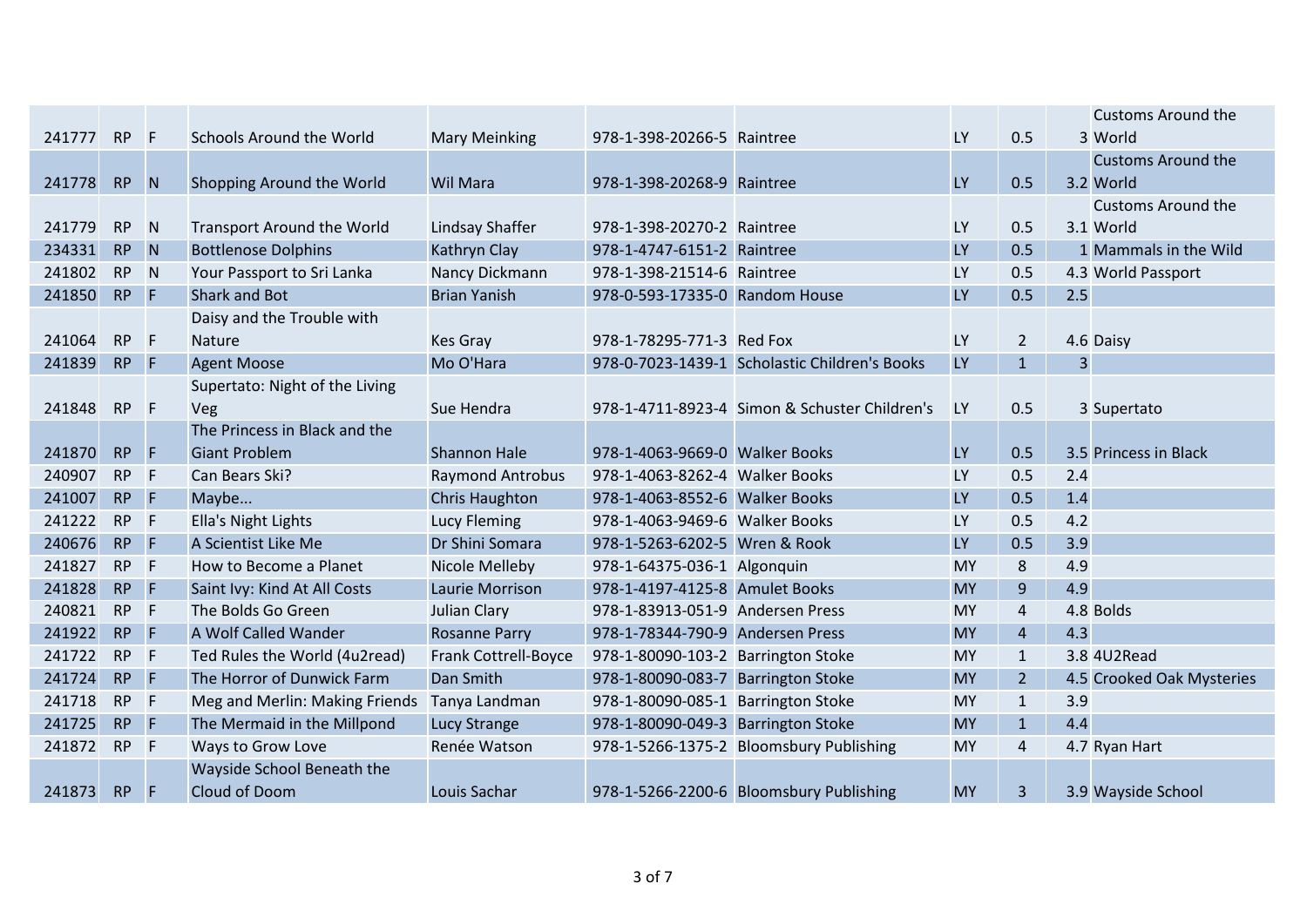|        |           |              | The Adventures of John Blake:        |                       |                                      |                                              |           |                |                             |
|--------|-----------|--------------|--------------------------------------|-----------------------|--------------------------------------|----------------------------------------------|-----------|----------------|-----------------------------|
| 241975 | <b>RP</b> | F            | Mystery of the Ghost Ship            | Philip Pullman        |                                      | 978-1-910989-70-8 David Fickling Books       | <b>MY</b> | $\mathbf{1}$   | 2.8                         |
| 241856 | <b>RP</b> | F            | The Last Fallen Star                 | Graci Kim             | 978-1-368-05963-3 Disney Press       |                                              | <b>MY</b> | 12             | 5.2 Gifted Clans            |
| 241373 | <b>RP</b> | $\mathsf{F}$ | <b>Gracefully Grayson</b>            | Ami Polonsky          | 978-1-4231-8527-7 Disney Press       |                                              | <b>MY</b> | $\bf 8$        | 4.6                         |
| 241660 | <b>RP</b> | <b>F</b>     | Evolution                            | Jennifer Killick      | 978-1-913102-64-7 Firefly Press      |                                              | <b>MY</b> | 9              | 5.2 Crater Lake             |
| 241933 | <b>RP</b> | F            | The Day No One Was Angry             | <b>Toon Tellegen</b>  | 978-1-927271-57-5 Gecko Press        |                                              | <b>MY</b> | $\mathbf{1}$   | 3.8                         |
|        |           |              | Lock and Key: The Downward           |                       |                                      |                                              |           |                |                             |
| 241814 | <b>RP</b> | F            | Spiral                               | <b>Ridley Pearson</b> | 978-0-06-239904-5 Harper             |                                              | <b>MY</b> | 10             | 4.7 Lock and Key            |
| 241815 | <b>RP</b> | <b>F</b>     | Lock and Key: The Final Step         | <b>Ridley Pearson</b> | 978-0-06-239907-6 Harper             |                                              | <b>MY</b> | 9              | 4.3 Lock and Key            |
| 241817 | <b>RP</b> | $\mathsf{F}$ | Lock and Key: The Initiation         | <b>Ridley Pearson</b> | 978-0-06-239901-4 Harper             |                                              | <b>MY</b> | 10             | 4.9 Lock and Key            |
|        |           |              |                                      |                       |                                      |                                              |           |                |                             |
| 241824 | <b>RP</b> | F            | Warriors: A Shadow in RiverClan      | <b>Erin Hunter</b>    | 978-0-06-294665-2 Harper             |                                              | <b>MY</b> | $\mathbf{1}$   | 2.9 Warriors Graphic Novel  |
| 241826 | <b>RP</b> | $\mathsf{F}$ | <b>Warriors: Winds of Change</b>     | <b>Erin Hunter</b>    | 978-0-06-304324-4 Harper             |                                              | <b>MY</b> | $\mathbf{1}$   | 3.2 Warriors Graphic Novel  |
| 241825 | <b>RP</b> | F            | Warriors: Path of a Warrior          | Erin Hunter           | 978-0-06-279884-8 Harper             |                                              | <b>MY</b> | 9              | 5.2 Warriors Novella        |
| 241811 | <b>RP</b> | 4P           | <b>Graystripe's Vow</b>              | <b>Erin Hunter</b>    | 978-0-06-296302-4 Harper             |                                              | <b>MY</b> | 17             | 5.9 Warriors: Super Edition |
|        |           |              | Frazzled: Everyday Disasters and     |                       |                                      | <b>HarperCollins Children's</b>              |           |                |                             |
| 241852 | <b>RP</b> | F            | <b>Impending Doom</b>                | <b>Booki Vivat</b>    | 978-0-06-239879-6 Books              |                                              | <b>MY</b> | $\overline{2}$ | 4.9 Frazzled                |
|        |           |              | The Boy Who Got Accidentally         |                       |                                      | <b>HarperCollins Children's</b>              |           |                |                             |
| 241703 | <b>RP</b> | F            | Famous                               | <b>David Baddiel</b>  | 978-0-00-833425-3 Books              |                                              | <b>MY</b> | $\overline{4}$ | 4.4                         |
| 241329 | <b>RP</b> | F            | KiKi Kallira Breaks a Kingdom        | Sangu Mandanna        |                                      | 978-1-4449-6344-1 Hodder Children's Books    | <b>MY</b> | 9              | 5.3 Kiki Kallira            |
| 241931 | <b>RP</b> | F            | Danger at Dead Man's Pass            | M.G. Leonard          |                                      | 978-1-5290-1312-2 Macmillan Children's Books | <b>MY</b> | 8              | 5.1 Adventures on Trains    |
| 240607 | <b>RP</b> | -F           | The Monsters of Rookhaven            | Pádraig Kenny         |                                      | 978-1-5290-5050-9 Macmillan Children's Books | <b>MY</b> | 9              | 5.1                         |
| 241930 | RP F      |              | The Time of Green Magic              | <b>Hilary McKay</b>   |                                      | 978-1-5290-1923-0 Macmillan Children's Books | <b>MY</b> | $\overline{7}$ | 5                           |
|        |           |              | The Life and Time of Lonny           |                       |                                      |                                              |           |                |                             |
| 241738 | <b>RP</b> | F            | Quicke                               | Kirsty Applebaum      | 978-1-78800-524-1 Nosy Crow          |                                              | <b>MY</b> | 6              | 3.2                         |
| 241652 | <b>RP</b> | F            | <b>Football Spirit</b>               | <b>Gerard Siggins</b> | 978-1-78849-235-5 O'Brien Press Ltd. |                                              | <b>MY</b> | 5              | 5.9 Rugby Spirit            |
| 241507 | <b>RP</b> | F            | Mickey and the Animal Spies          | Anne Miller           |                                      | 978-0-19-277363-0 Oxford University Press    | <b>MY</b> | 3              | 5.6                         |
| 241704 | <b>RP</b> | $\mathsf{F}$ | The Great Dream Robbery              | <b>Greg James</b>     | 978-0-241-47051-0 Puffin             |                                              | <b>MY</b> | 9              | 6                           |
|        |           |              |                                      |                       |                                      |                                              |           |                |                             |
| 241705 | <b>RP</b> | F            | The Primrose Railway Children        | Jacqueline Wilson     | 978-0-241-51776-5 Puffin             |                                              | <b>MY</b> | 16             | 4.6                         |
| 241977 | <b>RP</b> | N            | <b>Adorable but Deadly Creatures</b> | Charles C. Hofer      | 978-1-398-22259-5 Raintree           |                                              | <b>MY</b> | 0.5            | 4.4 Killer Nature!          |
| 241978 | <b>RP</b> | N            | <b>Cuddly but Deadly Animals</b>     | Charles C. Hofer      | 978-1-398-22262-5 Raintree           |                                              | <b>MY</b> | 0.5            | 4.6 Killer Nature!          |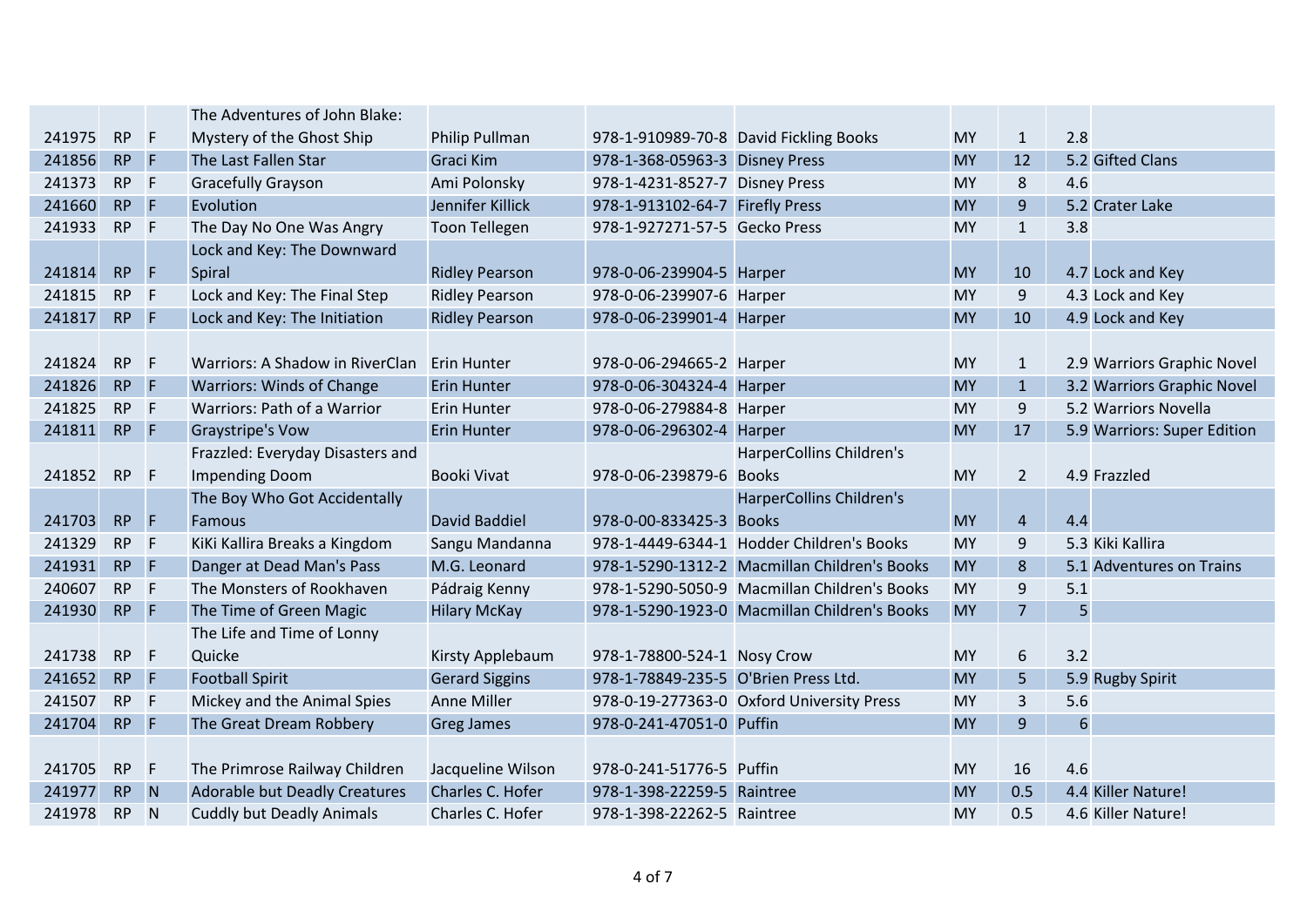| 241979 | <b>RP</b> | $\blacksquare$   | <b>Silent but Deadly Plants</b>                | Charles C. Hofer      | 978-1-398-22266-3 Raintree | <b>MY</b> | 0.5 | 4.6 Killer Nature!           |
|--------|-----------|------------------|------------------------------------------------|-----------------------|----------------------------|-----------|-----|------------------------------|
| 241980 | <b>RP</b> | N                | Tiny but Deadly Creatures                      | Charles C. Hofer      | 978-1-398-22270-0 Raintree | <b>MY</b> | 0.5 | 4.3 Killer Nature!           |
|        |           |                  |                                                |                       |                            |           |     | <b>School Bus of Horrors</b> |
| 241440 | <b>RP</b> | - IF             | Auto Body Parts (Express Edition) Michael Dahl |                       | 978-1-398-23685-1 Raintree | <b>MY</b> | 0.5 | 1.8 (Express)                |
|        |           |                  |                                                |                       |                            |           |     | <b>School Bus of Horrors</b> |
| 241441 | <b>RP</b> | $-F$             | Crush Hour (Express Edition)                   | <b>Michael Dahl</b>   | 978-1-398-23686-8 Raintree | <b>MY</b> | 0.5 | 1.8 (Express)                |
|        |           |                  |                                                |                       |                            |           |     | <b>School Bus of Horrors</b> |
| 241442 | RP        | $-$ F            | Dead End (Express Edition)                     | <b>Michael Dahl</b>   | 978-1-398-23687-5 Raintree | <b>MY</b> | 0.5 | 1.6 (Express)                |
|        |           |                  | <b>Destruction Zone (Express</b>               |                       |                            |           |     | <b>School Bus of Horrors</b> |
| 241443 | <b>RP</b> | $\mathsf{F}$     | Edition)                                       | <b>Michael Dahl</b>   | 978-1-398-23688-2 Raintree | MY        | 0.5 | 1.9 (Express)                |
|        |           |                  | <b>Friday Night Headlights (Express</b>        |                       |                            |           |     | <b>School Bus of Horrors</b> |
| 241444 | RP        | $\mathsf{F}$     | Edition)                                       | <b>Michael Dahl</b>   | 978-1-398-23689-9 Raintree | <b>MY</b> | 0.5 | 2 (Express)                  |
|        |           |                  |                                                |                       |                            |           |     | <b>School Bus of Horrors</b> |
| 241445 | <b>RP</b> | F                | Night Shift (Express Edition)                  | <b>Michael Dahl</b>   | 978-1-398-23690-5 Raintree | <b>MY</b> | 0.5 | 1.9 (Express)                |
|        |           |                  |                                                |                       |                            |           |     | <b>School Bus of Horrors</b> |
| 241446 | RP        | $\mathsf{F}$     | <b>Ooze Control (Express Edition)</b>          | <b>Michael Dahl</b>   | 978-1-398-23691-2 Raintree | <b>MY</b> | 0.5 | 2 (Express)                  |
|        |           |                  | The Squeals on the Bus (Express                |                       |                            |           |     | <b>School Bus of Horrors</b> |
| 241447 | <b>RP</b> | $\mathsf{F}$     | Edition)                                       | <b>Michael Dahl</b>   | 978-1-398-23693-6 Raintree | <b>MY</b> | 0.5 | 1.8 (Express)                |
|        |           |                  |                                                |                       |                            |           |     | <b>School Bus of Horrors</b> |
| 241448 | <b>RP</b> | $\mathsf{F}$     | Shocks! (Express Edition)                      | <b>Michael Dahl</b>   | 978-1-398-23692-9 Raintree | <b>MY</b> | 0.5 | 1.9 (Express)                |
|        |           |                  | Under the Bonnet (Express                      |                       |                            |           |     | <b>School Bus of Horrors</b> |
| 241449 | <b>RP</b> | $\mathsf{F}$     | Edition)                                       | <b>Michael Dahl</b>   | 978-1-398-23694-3 Raintree | <b>MY</b> | 0.5 | 1.8 (Express)                |
|        |           |                  |                                                |                       |                            |           |     | <b>Sport Stories Graphic</b> |
| 241795 | <b>RP</b> | - F              | <b>Running Wild</b>                            | <b>Blake Hoena</b>    | 978-1-398-21598-6 Raintree | <b>MY</b> | 0.5 | 2.3 Novels                   |
|        |           |                  |                                                | <b>Stephanie True</b> |                            |           |     | <b>Sport Stories Graphic</b> |
| 241796 | <b>RP</b> | $-F$             | <b>Skateboard Summer</b>                       | Peters                | 978-1-398-21599-3 Raintree | <b>MY</b> | 0.5 | 2.5 Novels                   |
|        |           |                  |                                                |                       |                            |           |     | <b>Sport Stories Graphic</b> |
| 241797 | <b>RP</b> | $\mathsf{F}$     | <b>Swimming Team Trouble</b>                   | <b>Katie Schenkel</b> | 978-1-398-21600-6 Raintree | <b>MY</b> | 0.5 | 2.9 Novels                   |
| 241798 | <b>RP</b> | N                | Your Passport to Argentina                     | Nancy Dickmann        | 978-1-398-21506-1 Raintree | <b>MY</b> | 0.5 | 4.4 World Passport           |
| 241799 | RP N      |                  | Your Passport to Guatemala                     | Nancy Dickmann        | 978-1-398-21508-5 Raintree | <b>MY</b> | 0.5 | 4.3 World Passport           |
| 241800 | <b>RP</b> | N                | Your Passport to Italy                         | Nancy Dickmann        | 978-1-398-21510-8 Raintree | MY        | 0.5 | 4.4 World Passport           |
| 241801 | <b>RP</b> | $\blacksquare$ N | Your Passport to South Korea                   | Nancy Dickmann        | 978-1-398-21512-2 Raintree | <b>MY</b> | 0.5 | 4.3 World Passport           |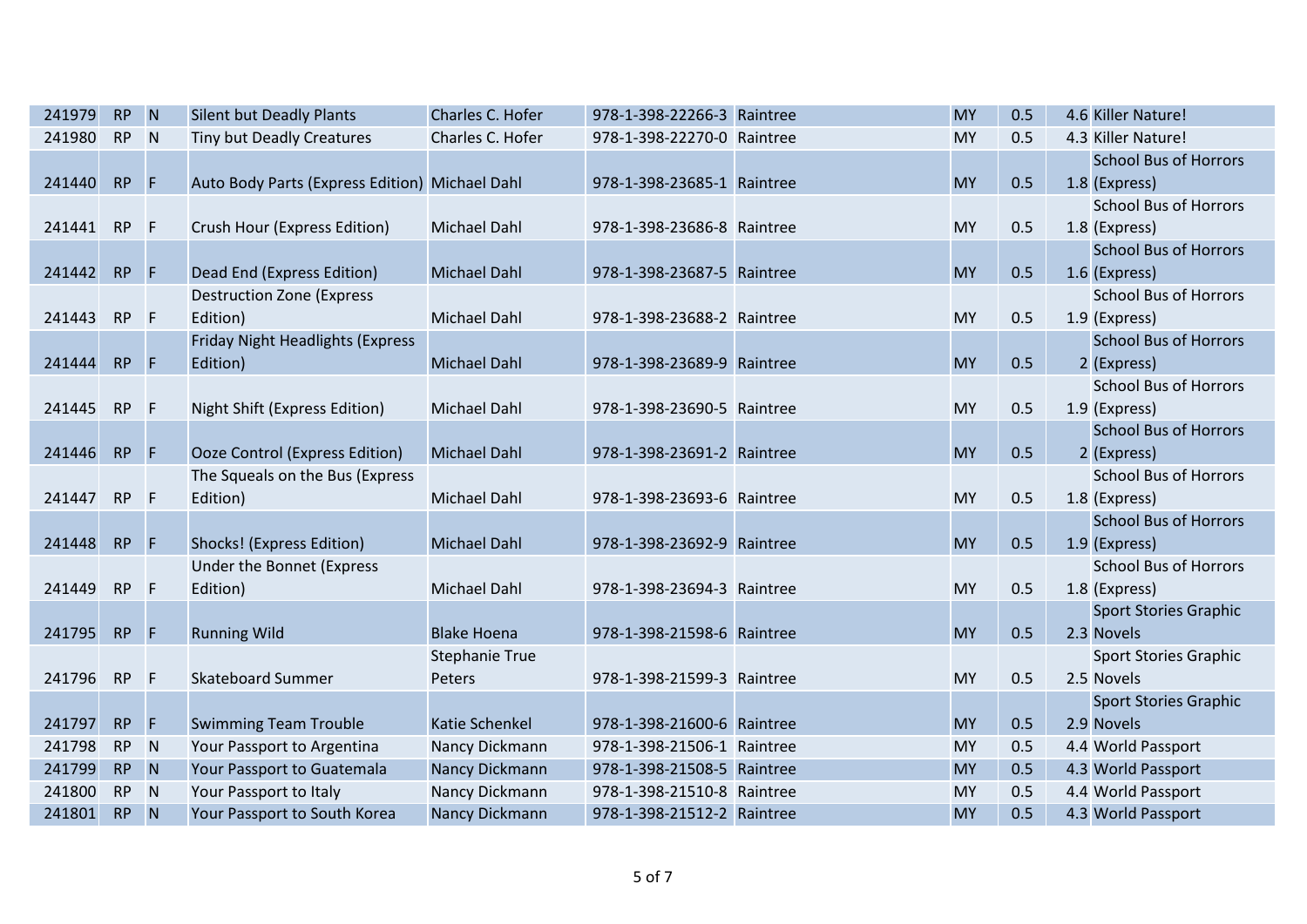| 241803 | <b>RP</b> | N              | Your Passport to Turkey           | Nancy Dickmann          | 978-1-398-21516-0 Raintree          |                                               | MY        | 0.5            | 4.2 World Passport           |
|--------|-----------|----------------|-----------------------------------|-------------------------|-------------------------------------|-----------------------------------------------|-----------|----------------|------------------------------|
| 241853 | <b>RP</b> | F              | Girl Giant and the Monkey King    | Van Hoang               |                                     | 978-1-250-24041-5 Roaring Brook Press         | <b>MY</b> | 11             | 4.7                          |
| 241854 | <b>RP</b> | F              | Pashmina                          | Nidhi Chanani           |                                     | 978-1-62672-087-9 Roaring Brook Press         | <b>MY</b> | $\mathbf{1}$   | 2.3                          |
| 240372 | RP F      |                | The Darkest Unicorn               | <b>Alice Hemming</b>    |                                     | 978-0-7023-0063-9 Scholastic Children's Books | <b>MY</b> | 11             | 5.3 Dark Unicorns            |
|        |           |                | Monday: Into the Cave of          |                         |                                     |                                               |           |                |                              |
| 241388 | <b>RP</b> | F              | <b>Thieves</b>                    | Ralph Lazar             |                                     | 978-1-338-77037-7 Scholastic Children's Books | <b>MY</b> | $\mathbf{1}$   | 5.1 Total Mayhem             |
| 241859 | <b>RP</b> | $\mathsf{F}$   | Last Gate of the Emperor          | <b>Kwame Mbalia</b>     |                                     | 978-0-7023-0708-9 Scholastic Children's Books | <b>MY</b> | 9              | 5                            |
| 241760 | <b>RP</b> | E              | Grimwood                          | Nadia Shireen           |                                     | 978-1-4711-9930-1 Simon & Schuster Children's | <b>MY</b> | $\overline{3}$ | 4.3 Grimwood                 |
|        |           |                |                                   |                         |                                     |                                               |           |                |                              |
| 241851 | <b>RP</b> | <b>F</b>       | <b>Everlasting Nora</b>           | Marie Miranda Cruz      |                                     | 978-0-7653-9459-0 Tom Doherty Associates Inc. | <b>MY</b> | $\overline{9}$ | 4.8                          |
|        |           |                |                                   |                         |                                     |                                               |           |                | Knitbone Pepper Ghost        |
| 241557 | <b>RP</b> | F              | A Horse Called Moon               | <b>Claire Baker</b>     | 978-1-4095-8039-3 Usborne           |                                               | <b>MY</b> | $\mathbf{3}$   | 5.1 Dog                      |
| 241559 | <b>RP</b> | $\mathsf{F}$   | A Vanishing of Griffins           | S.A. Patrick            | 978-1-4749-4568-4 Usborne           |                                               | <b>MY</b> | 12             | 5.5 Songs of Magic           |
| 241869 | <b>RP</b> | F              | The Haunted Lake                  | P.J. Lynch              | 978-1-4063-9556-3 Walker Books      |                                               | <b>MY</b> | 0.5            | 4.2                          |
|        |           |                |                                   |                         |                                     |                                               |           |                | <b>Chronicles of Ancient</b> |
| 241060 | <b>RP</b> | F              | Viper's Daughter                  | <b>Michelle Paver</b>   | 978-1-78954-239-4 Zephyr Press      |                                               | <b>MY</b> | 8              | 5.1 Darkness                 |
| 241986 | <b>RP</b> | F              | Loki: Where Mischief Lies         | Mackenzi Lee            | 978-1-78905-621-1 Autumn Publishing |                                               | $MY+$     | 13             | 5.9                          |
| 241720 | <b>RP</b> | F              | Pride & Prejudice                 | Laura Wood              | 978-1-80090-024-0 Barrington Stoke  |                                               | $MY+$     | $\overline{3}$ | 5.1                          |
| 240619 | <b>RP</b> | F              | I Know You Did It                 | Sue Wallman             |                                     | 978-0-7023-0270-1 Scholastic Children's Books | $MY+$     | 11             | 4.8                          |
|        |           |                |                                   |                         |                                     |                                               |           |                |                              |
| 241855 | <b>RP</b> | $\mathsf{F}$   | The Last Cherry Blossom           | Kathleen Burkinshaw     | 978-1-63450-693-9 Sky Pony Press    |                                               | $MY+$     | $\overline{7}$ | 5.1                          |
|        |           |                | Drawn Across Borders: True        |                         |                                     |                                               |           |                |                              |
| 241865 | <b>RP</b> | N              | <b>Stories of Human Migration</b> | George Butler           | 978-1-4063-9216-6 Walker Books      |                                               | $MY+$     | $\mathbf{1}$   | 6.6                          |
| 241858 | <b>RP</b> | E              | This Is Not a Love Letter         | <b>Kim Purcell</b>      | 978-1-4847-9987-1 Disney Press      |                                               | <b>UY</b> | 11             | 3.8                          |
| 241810 | <b>RP</b> | F              | Eve                               | Anna Carey              | 978-0-06-204850-9 Harper            |                                               | UY        | 10             | 5.2 Eve                      |
| 241819 | <b>RP</b> | $\mathsf{F}$   | Once                              | Anna Carey              | 978-0-06-204854-7 Harper            |                                               | <b>UY</b> | 11             | <b>5.4 Eve</b>               |
| 241820 | <b>RP</b> | $\mathsf{F}$   | Rise                              | Anna Carey              | 978-0-06-204857-8 Harper            |                                               | UY        | 10             | 5.5 Eve                      |
| 241868 | <b>RP</b> | $\overline{F}$ | The Challenger                    | <b>Taran Matharu</b>    |                                     | 978-1-4449-3901-9 Hodder Children's Books     | <b>UY</b> | 14             | 6.2 Contender                |
|        |           |                | Hani and Ishu's Guide to Fake     |                         |                                     |                                               |           |                |                              |
| 241002 | <b>RP</b> | F              | Dating                            | Adiba Jaigirdar         |                                     | 978-1-4449-6224-6 Hodder Children's Books     | <b>UY</b> | 12             | 4.9                          |
| 241062 | <b>RP</b> | F              | Arctic Zoo                        | <b>Robert Muchamore</b> | 978-1-4714-0766-6 Hot Key Books     |                                               | <b>UY</b> | 18             | 6.5                          |
| 241984 | <b>RP</b> | F              | King of Scars                     | Leigh Bardugo           |                                     | 978-1-5101-0446-4 Orion Children's Books      | <b>UY</b> | 23             | 5.7 King of Scars            |